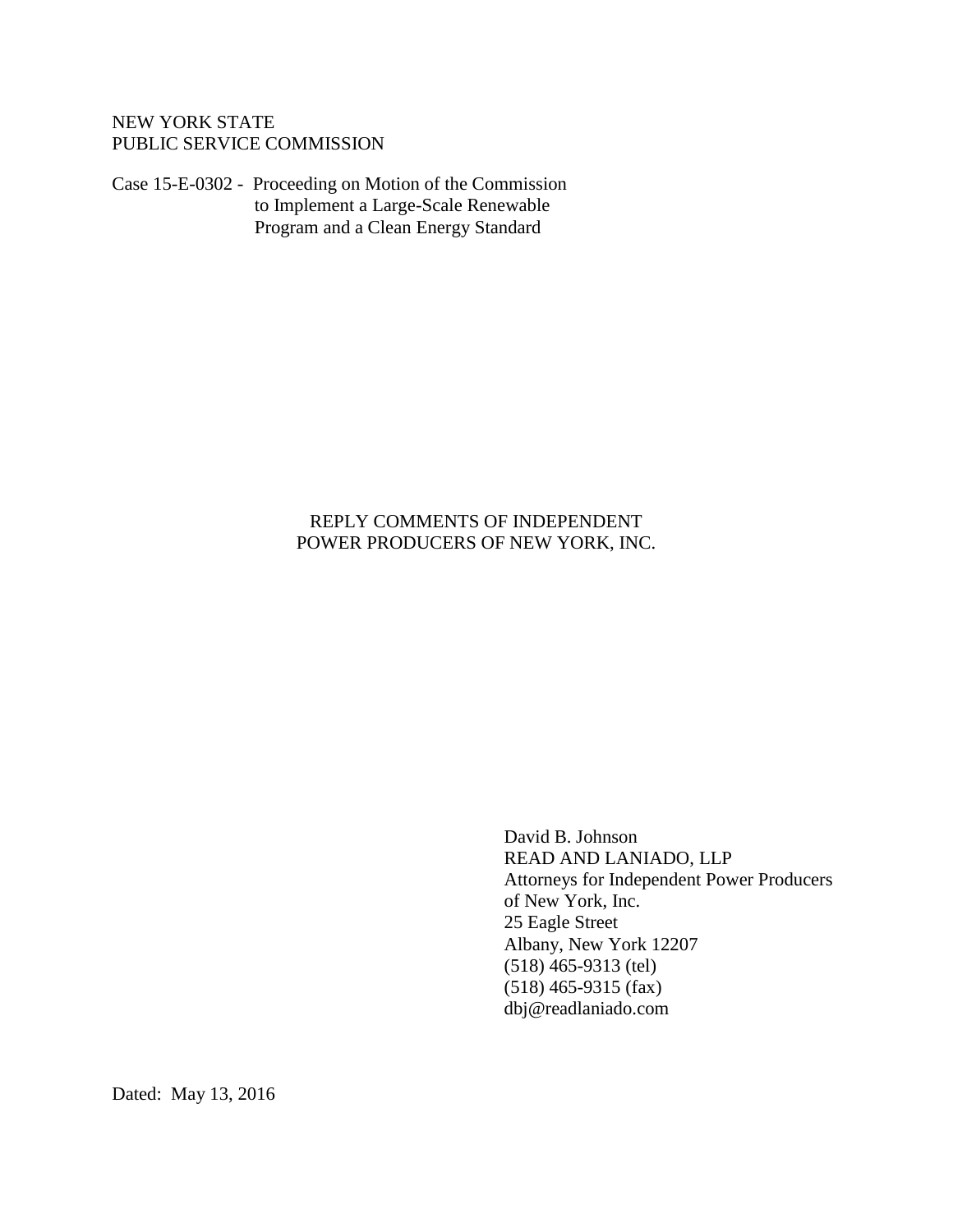## NEW YORK STATE PUBLIC SERVICE COMMISSION

 $\overline{a}$ 

Case 15-E-0302 - Proceeding on Motion of the Commission to Implement a Large-Scale Renewable Program and a Clean Energy Standard

#### REPLY COMMENTS OF INDEPENDENT POWER PRODUCERS OF NEW YORK, INC.

Pursuant to the Secretary's notices soliciting, and extending the deadline to file, $1$  initial and reply comments in the above-captioned proceeding, Independent Power Producers of New York, Inc. ("IPPNY") hereby offers its reply comments to certain initial comments that were made in response to the Department of Public Service Staff's ("Staff") White Paper on Clean Energy Standard ("CES") filed on January 25, 2016 ("White Paper"). IPPNY submitted its initial comments on the White Paper on April 22, 2016.<sup>2</sup> IPPNY has limited its reply comments to responding to the comments of a small subset of parties. $3$ 

First, IPPNY addresses the Indicated Joint Utilities' comments,<sup>4</sup> which advocated that electric distribution companies ("EDCs") should be allowed to re-enter the generation business and own large-scale renewable resources ("LSRs"), and proposed a model allowing for utilityowned generation ("UOG"). Second, IPPNY supports the New York Independent System Operator, Inc. ("NYISO") and other commenters that cautioned against the use of, and identified

<sup>&</sup>lt;sup>1</sup> Case 15-E-0302, *Proceeding on Motion of the Commission to Implement a Large-Scale Renewable Program and a Clean Energy Standard*, Notice Extending Comment Period (Mar. 8, 2016); Notice of Comment Period for Staff White Paper and Cost Study (Apr. 8, 2016).

<sup>2</sup> Case 15-E-0302, *supra*, Comments of Independent Power Producers of New York, Inc. (Apr. 22, 2016) ("IPPNY Initial Comments").

 $3$  IPPNY's comments do not necessarily represent the positions of each of its members.

<sup>4</sup> The Indicated Joint Utilities are Consolidated Edison Company of New York, Inc. ("Con Edison"), Niagara Mohawk Power Corporation d/b/a National Grid ("National Grid"), and Orange and Rockland Utilities, Inc.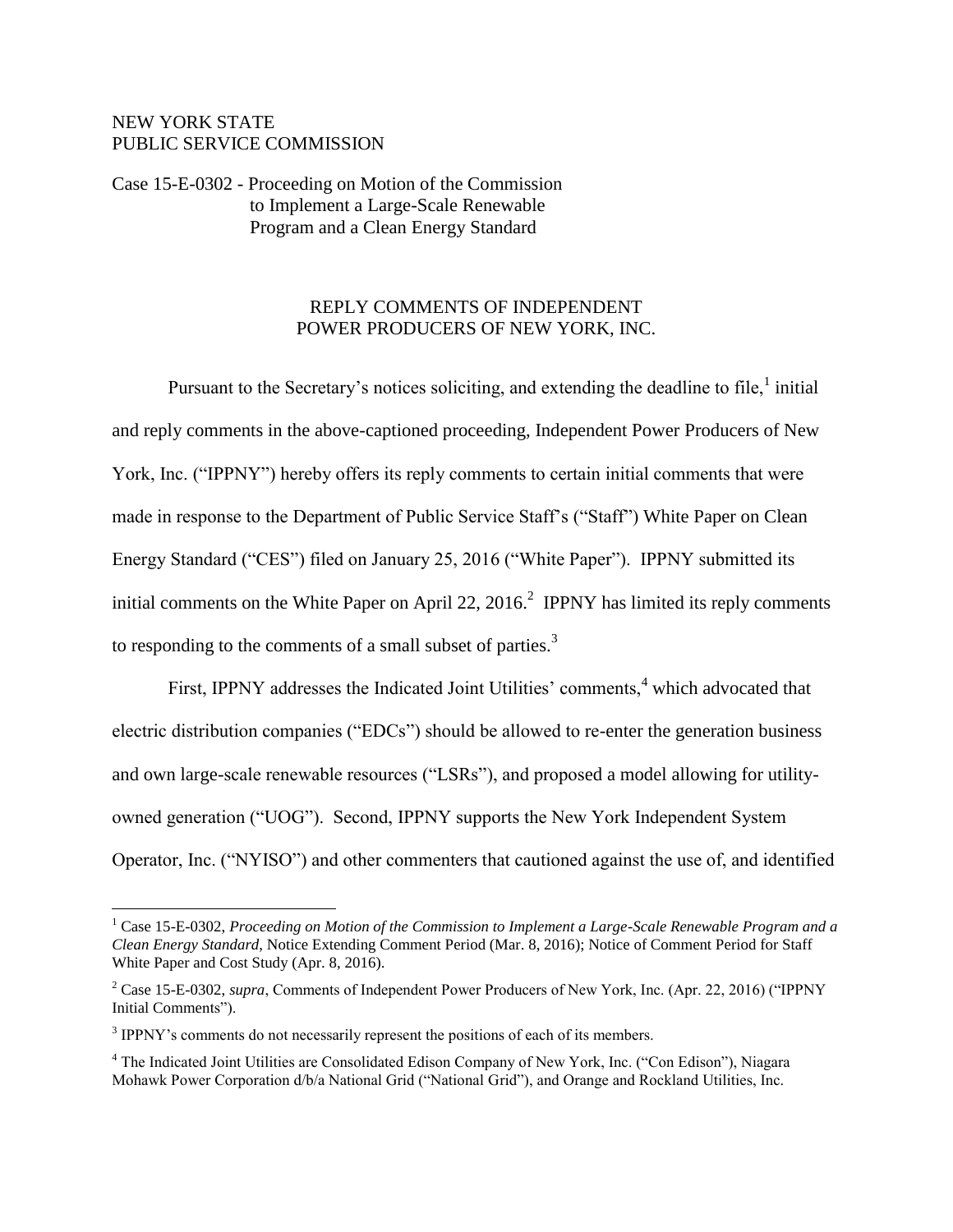major issues with, bundled power purchase agreements ("PPAs") as a mechanism to develop the lowest-cost LSRs. Third, IPPNY urges the Commission to deny the request made by H.Q. Energy Services (U.S.) Inc. ("HQUS") and Transmission Developers Inc. ("TDI") to expand the definition of renewable facilities so that large, imported hydropower owned by the Canadian government will become eligible for New York State LSR incentives given the subsidized nature of this resource and its concomitant adverse impact on the structure of this program. As discussed below, the Commission should reject the arguments supporting UOG, long-term bundled PPAs, and CES program participation by Canadian government-owned hydropower.

# **I. The Commission Should Reject the Indicated Joint Utilities' Proposed "Universal Renewables" Model of UOG.**

In their initial comments, $<sup>5</sup>$  the Indicated Joint Utilities proposed what they call the</sup> "Universal Renewables" model, under which new LSRs "would be developed and constructed by renewable developers and then transferred to customers, using utilities as the vehicle for financing and long-term ownership."<sup>6</sup> The Indicated Joint Utilities erroneously argue that, if the Commission were to reverse its long-held policies and allow for UOG, they could achieve "significant customer benefits" in the form of fully realized tax benefits<sup>7</sup> and "unique" benefits such as capacity relief "that can best be relied upon when the utility owns the generation asset."<sup>8</sup>

As IPPNY addressed in its initial comments,  $9$  a regulatory landscape in which utilities own generation assets is inherently anti-competitive and will invariably skew the playing field

<sup>&</sup>lt;sup>5</sup> Case 15-E-0302, *supra*, Comments of the Indicated Joint Utilities on the Department of Public Service Staff White Paper on Clean Energy Standard (Apr. 22, 2016) ("Indicated Joint Utilities Comments").

<sup>6</sup> *Id.* at 3.

<sup>7</sup> *See id.* at 9.

<sup>8</sup> *Id.* at 10.

<sup>9</sup> *See* IPPNY Initial Comments at 16–26.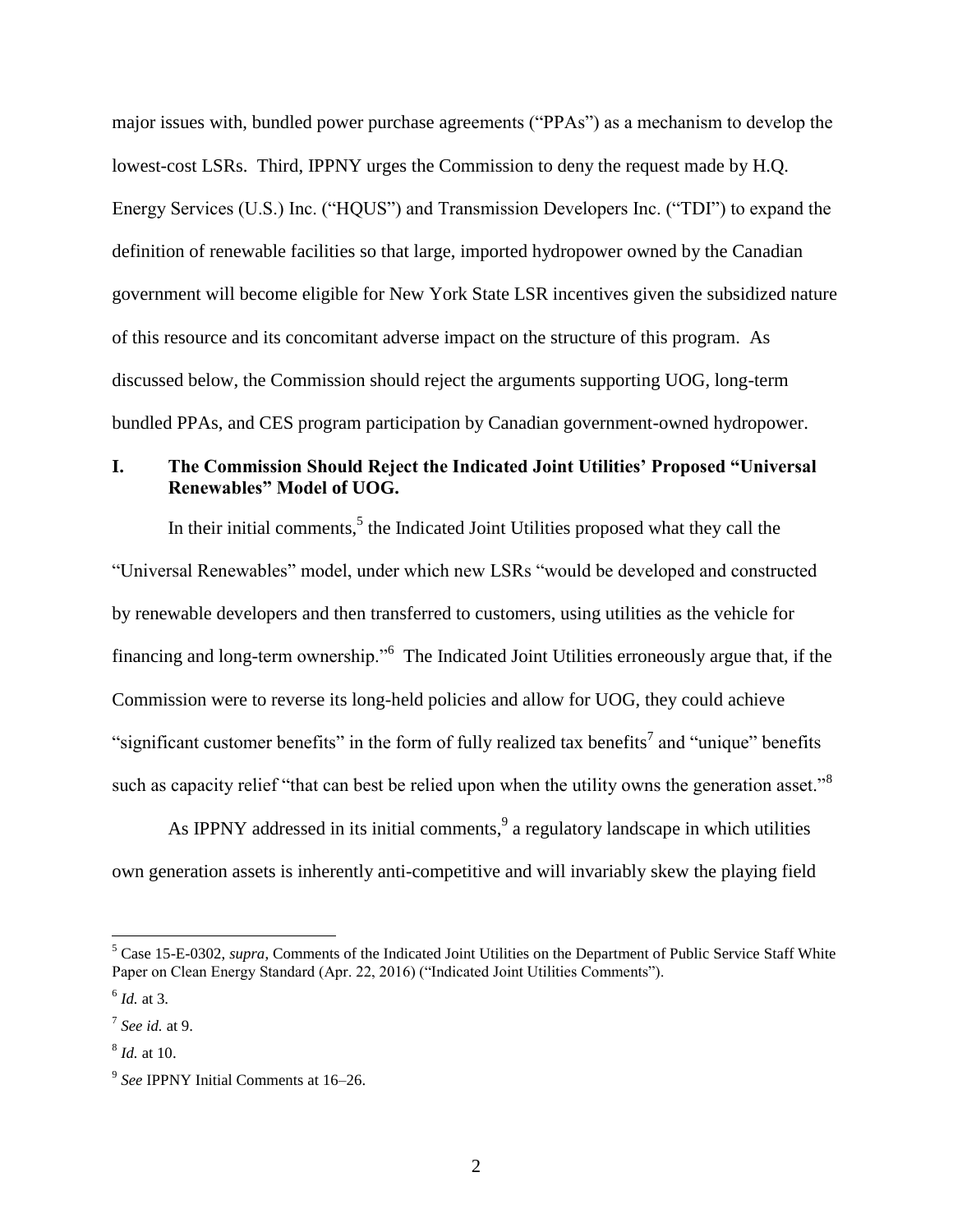against merchant developers in both direct and indirect ways. Whereas merchant projects allocate the risks associated with development to investors, allowing UOG would shift many of those risks to captive ratepayers. Under the Universal Renewables model, a private developer would only shoulder the risks of constructing a particular asset. That asset would then be transferred to a utility, where ratepayers would also inherit the myriad other risks associated with ownership—including, but not limited to, environmental, regulatory, and operational risks. UOG projects may, therefore, have a lower initial cost estimate, but will ultimately lead to higher rates for ratepayers because, unlike a private investor, the utility owner would likely seek uncapped recovery of all its costs. If the Commission were to adopt the Indicated Joint Utilities' proposal, it would create a perverse incentive for utility owners to underbid their projects and recover any cost overruns through rates after those projects have already been selected. Whereas merchant developers must fully assess all potential risks and live with the bids they have made, utilityowned projects can always fall back on ratepayers. The Commission should not burden New York's consumers with the added risks concomitant to UOG.

Moreover, allowing UOG would be a major reversal of nearly two decades of Commission policy. The Commission has long held that: (i) private investors have a greater incentive to lower costs than utilities under cost-of-service regulation; (ii) private investors and their shareholders should bear the risks of generation ownership; and (iii) transmission and distribution (" $T&D$ ") should be separated from generation to eliminate the potential that utilities that own generation could exercise vertical market power ("VMP") to the detriment of wholesale competitive electricity markets and consumers.<sup>10</sup> The Indicated Joint Utilities' Universal

<sup>&</sup>lt;sup>10</sup> Cases 96-E-0900 et al., *In the Matter of Orange & Rockland Utilities, Inc.'s Plans for Electric Rate Restructuring Pursuant to Opinion 96-12*, Statement of Policy Regarding Vertical Market Power (July 17, 1998) ("VMP Order"); Appendix I ("VMP Statement").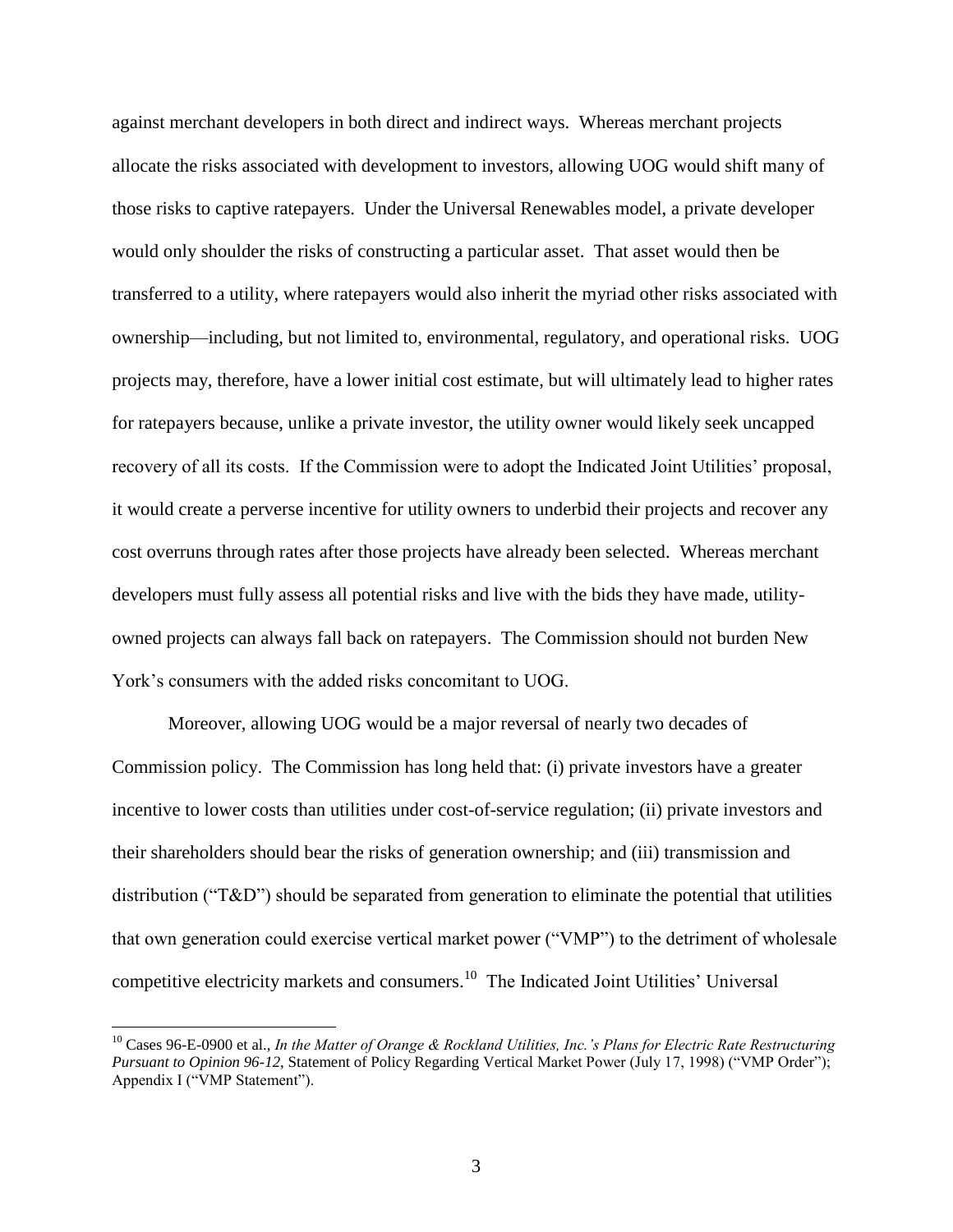Renewables proposal calls on the Commission to discard these long-standing policies and the sound reasoning that has led the Commission to consistently deny UOG as an anti-competitive practice.

The Indicated Joint Utilities assert, without citing any specific examples, that "many developers" develop projects "primarily with the aim of finding buyers and then transferring the project to those buyers upon completion."<sup>11</sup> The Indicated Joint Utilities provided no evidence that companies with the expertise and experience to develop LSRs will be interested in, and willing to bear the risks of, constructing turn-key projects and then walking away from their investment. The Universal Renewables proposal ignores that most private developers are in the business of owning and operating projects and will be competing to develop projects that they will own and operate in the State. Indeed, in their earlier comments, the Indicated Joint Utilities recognized this as a major concern. They stated that "conducting both processes in parallel may encourage developers to selectively bid projects to the detriment of customers, by offering only the best performing, more profitable sites in the PPA solicitation, while at the same time bidding only those less economic projects to the utility purchase solicitation."<sup>12</sup> The Indicated Joint Utilities also fail to mention that the major developers of wind energy projects in the Country are not in the build-transfer business but rather develop projects to own and operate them on an ongoing basis.<sup>13</sup> The Commission should, therefore, dismiss the Indicated Joint Utilities' unsupported assertions that competition among private developers hoping to sell a turn-key renewable asset to a utility will keep costs in check.

 $11$  Indicated Joint Utilities Comments at 8.

<sup>&</sup>lt;sup>12</sup> Case 15-E-0302, *supra*, Comments and Responses of the Indicated Joint Utilities (Aug. 12, 2015), at 10.

<sup>13</sup> *Ownership & Rankings*, Am. Wind Energy Assoc. (2014),

http://www.awea.org/AnnualMarketReport.aspx?ItemNumber=7421.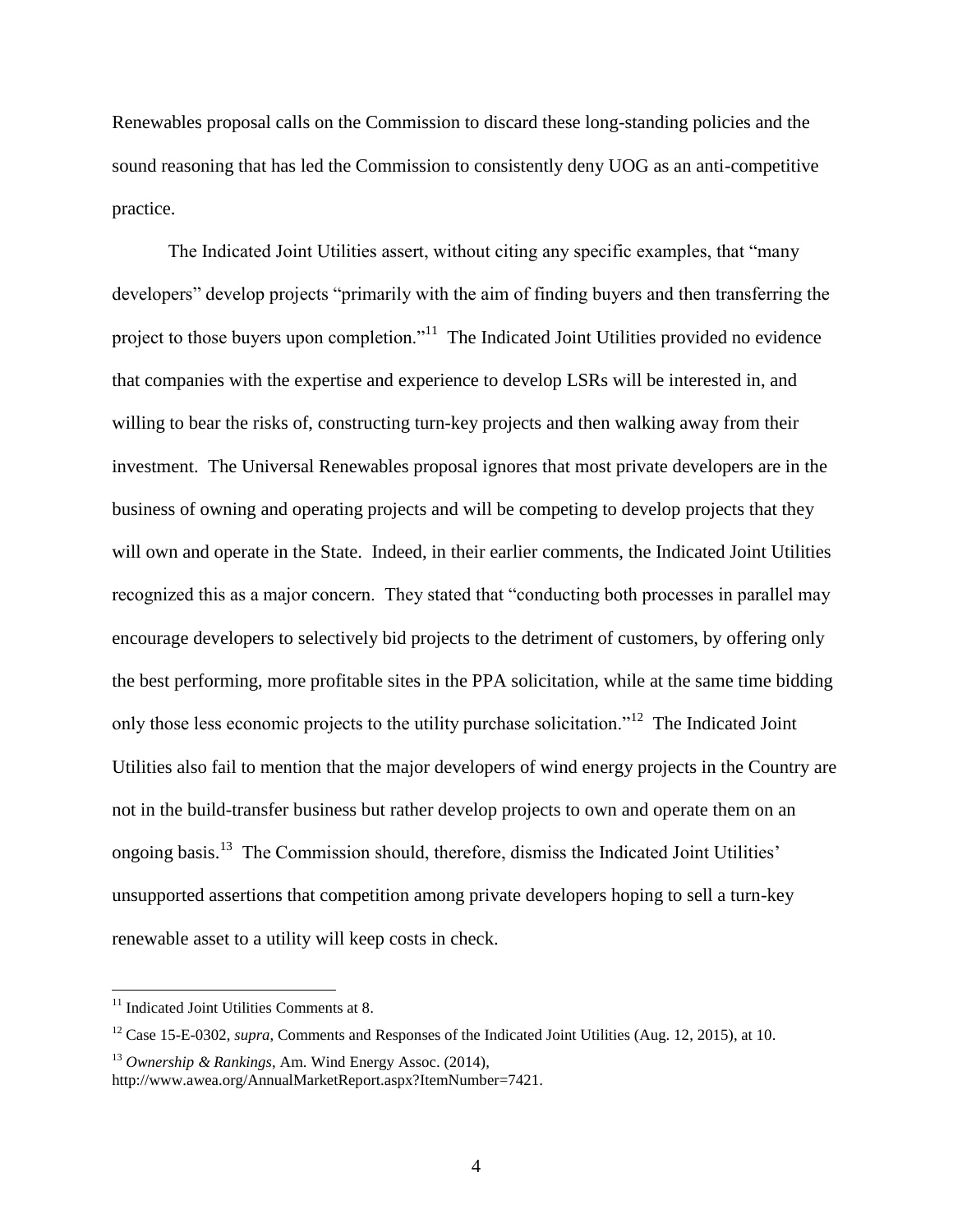The Indicated Joint Utilities also argue that there are "numerous unique benefits" of utility-scale solar "that can best be relied upon when the utility owns the generation asset."<sup>14</sup> The Universal Renewables proposal is short on specifics, but discusses "the opportunity to realize tax benefits for customer [sic]," capacity relief, and the potential for associated transmission deferral.<sup>15</sup> Such statements are troubling because they suggest that utilities have access to information relating to how, for example, "[b]enefits and services from solar can be better targeted to where they are needed most, and can be built at the needed scale,"<sup>16</sup> but that the utilities are withholding that information from private companies. A utility's withholding of important information from its competitors would allow the utility to use its unique knowledge of its transmission and distribution system to unfairly benefit the generation side of its business. Such conduct is an exercise of VMP and aptly demonstrates, as IPPNY demonstrated in its initial comments, why the Commission should prohibit UOG. Indeed, in its recent order adopting a policy framework for the integration of distributed energy resources in the State in its Reforming the Energy Vision proceeding, the Commission adopted policies to require transparency of utility distribution system information to avoid information asymmetry in the market.<sup>17</sup> Assuming private developers have access to the utilities' information regarding their systems, there is no reason UOG should have any unique advantages over privately-owned facilities.

<sup>&</sup>lt;sup>14</sup> Indicated Joint Utilities Comments at 10.

<sup>15</sup> *Id.* at 9-10.

<sup>16</sup> *Id.* at 10.

<sup>17</sup> Case 14-M-0101, *Proceeding on Motion of the Commission in Regard to Reforming the Energy Vision*, Order Adopting Regulatory Policy Framework and Implementation Plan (Feb. 26, 2015) at 67; *see also id*. at 41 ("For competition to flourish, the market must be transparent and provide DER providers and end use consumers with the system need and price information as well as sufficient regulatory certainty so that all may invest and participate with confidence.").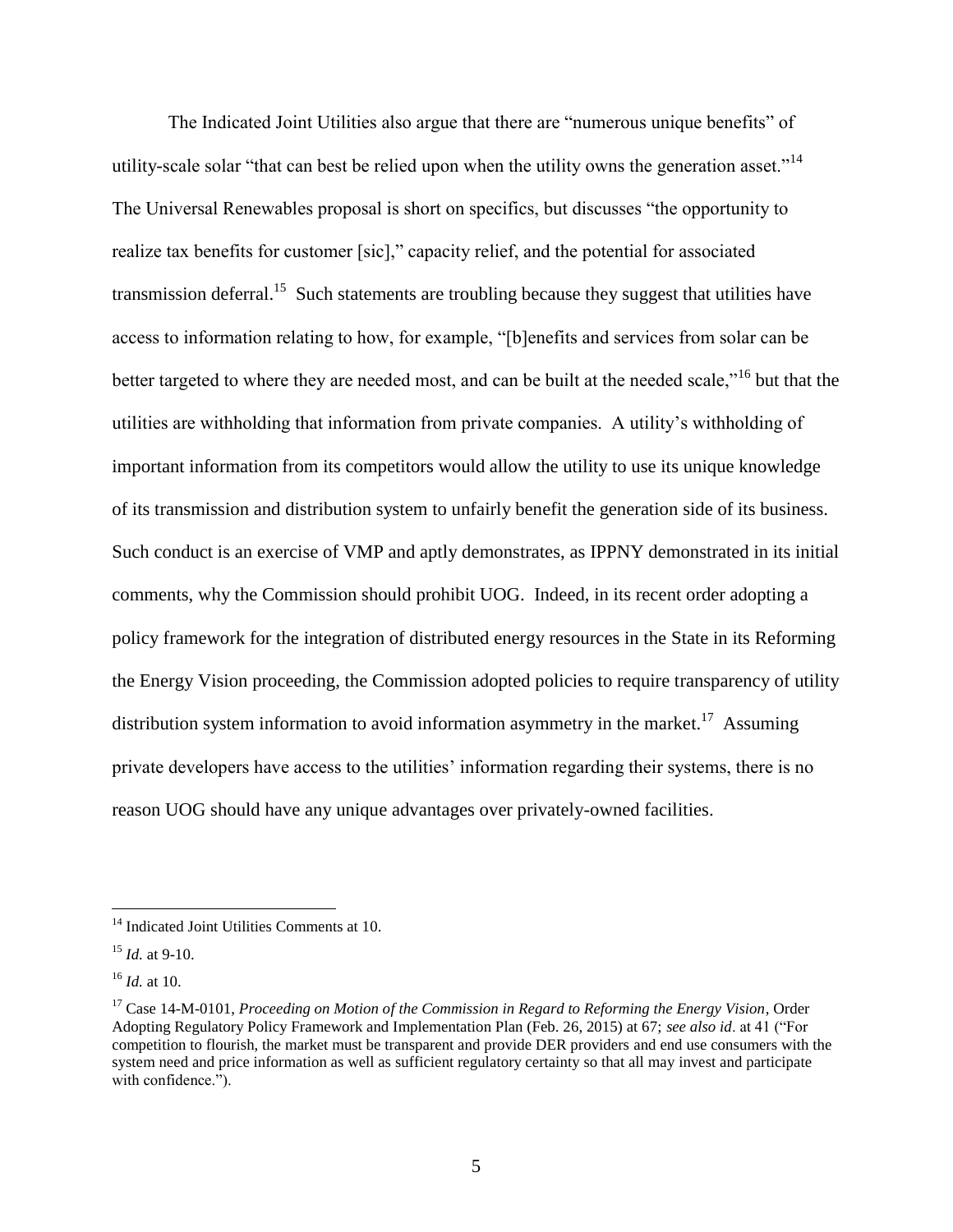The Universal Renewables proposal would allow the Indicated Joint Utilities to effectively dominate the ownership of LSRs, ushering in a new era of vertically integrated monopolies. Such a step would undermine the painstaking work the Commission has undergone over the last two decades shepherding New York's transition to competitive energy markets. Due to the unfair advantages UOG affords utilities, allowing the practice would likely discourage private investment.<sup>18</sup> This would begin a vicious cycle as less merchant involvement produces more monopoly domination, which, in turn, produces even less merchant investment. The Commission has consistently found that energy services are provided most cost-effectively by private developers on a competitive basis, not through rate-of-return regulation.<sup>19</sup> Private investors, not captive ratepayers, should bear the investment, operating and other risks associated with new LSR development and ongoing operations, thereby decreasing the likelihood that uneconomic projects with harmful, price-suppressive impacts damage New York's competitive markets. Furthermore, preventing UOG ensures that utilities cannot exercise VMP to the detriment of competitive markets and consumers. The Commission should, therefore, reaffirm its commitment to competitive markets and reject the Indicated Joint Utilities' Universal Renewables UOG proposal.

#### **II. The Commission Should Reject Staff's Proposal Requiring EDCs to Purchase Energy from LSRs under Bundled PPAs.**

 $\overline{a}$ 

IPPNY raised its opposition to mandating long-term, bundled PPAs as a component of the CES program in its initial comments, demonstrating that such agreements "could insulate

<sup>18</sup> *See, e.g.*, *id.* at 67 ("[The Commission is] persuaded that unrestricted utility participation in DER markets presents a risk of undermining markets more than a potential for accelerating market growth.").

<sup>19</sup> *See* Case 14-E-0302, *Petition of Consolidated Edison Company of New York, Inc. for Approval of Brooklyn Queens Demand Management Program*, Comments of Independent Power Producers of New York, Inc. (Oct. 6, 2014), at 2–3, 14–15; Case 14-M-0101, *supra*, Comments of Independent Power Producers of New York, Inc. (Sept. 22, 2014), at 6, 12–15; Case 14-M-0101, *supra*, Comments of Independent Power Producers of New York, Inc. (July 18, 2014), at 8–16.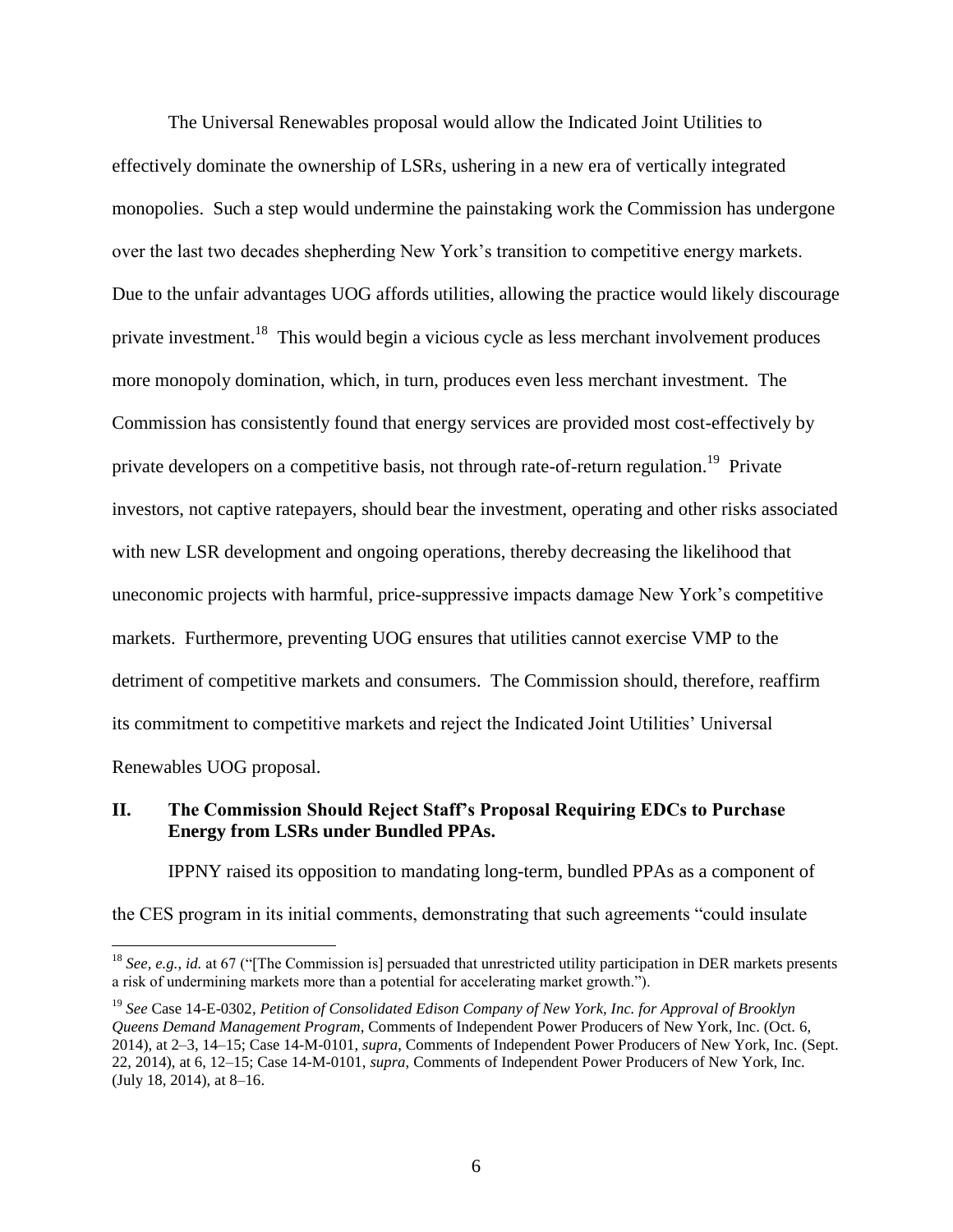LSRs from conducting their operations consistent with competitive market price signals and harm the wholesale competitive electricity market.<sup>320</sup> IPPNY respectfully suggested that the Commission should, instead, continue to call for renewable energy credits ("RECs") on a fixed price per kWh basis.<sup>21</sup> Other commenters, including the NYISO, the entity charged with reliably operating the system and administering the markets, the Joint Utilities and the New York Power Authority ("NYPA"), offered similar comments.

The NYISO noted, for example, that bundled PPAs "obscure additional consumer funded payments to renewable resources and impede the market's ability to procure the most efficient resources that minimize costs to consumers."<sup>22</sup> Moreover, the NYISO averred that long-term, bundled PPAs "mute the market signals that should be driving generation resource development."<sup>23</sup> Bundled PPAs prevent markets from receiving accurate signals about a particular resource's economic viability. In the absence of such signals, markets cannot respond efficiently. Deprived of efficient markets, consumers ultimately bear the risk and, over the long term, higher costs that will result when a given resource is not be economically viable.<sup>24</sup>

NYPA's comments also recognized the danger that PPAs pose to properly functioning markets. NYPA, the owner and the operator of the two large, baseloaded, hydropower projects that produce a substantial portion of New York's zero-emission energy each year, cautioned that, "[i]f the CES allows eligible resources to generate RECs when market prices for its energy are

 $20$  IPPNY Initial Comments at 5.

 $^{21}$  *Id.* 

<sup>&</sup>lt;sup>22</sup> Case 15-E-0302, *supra*, Comments of the New York Independent System Operator, Inc. (Apr. 22, 2016), at 8 ("NYISO Comments").

<sup>23</sup> *Id.*

<sup>24</sup> *Id.*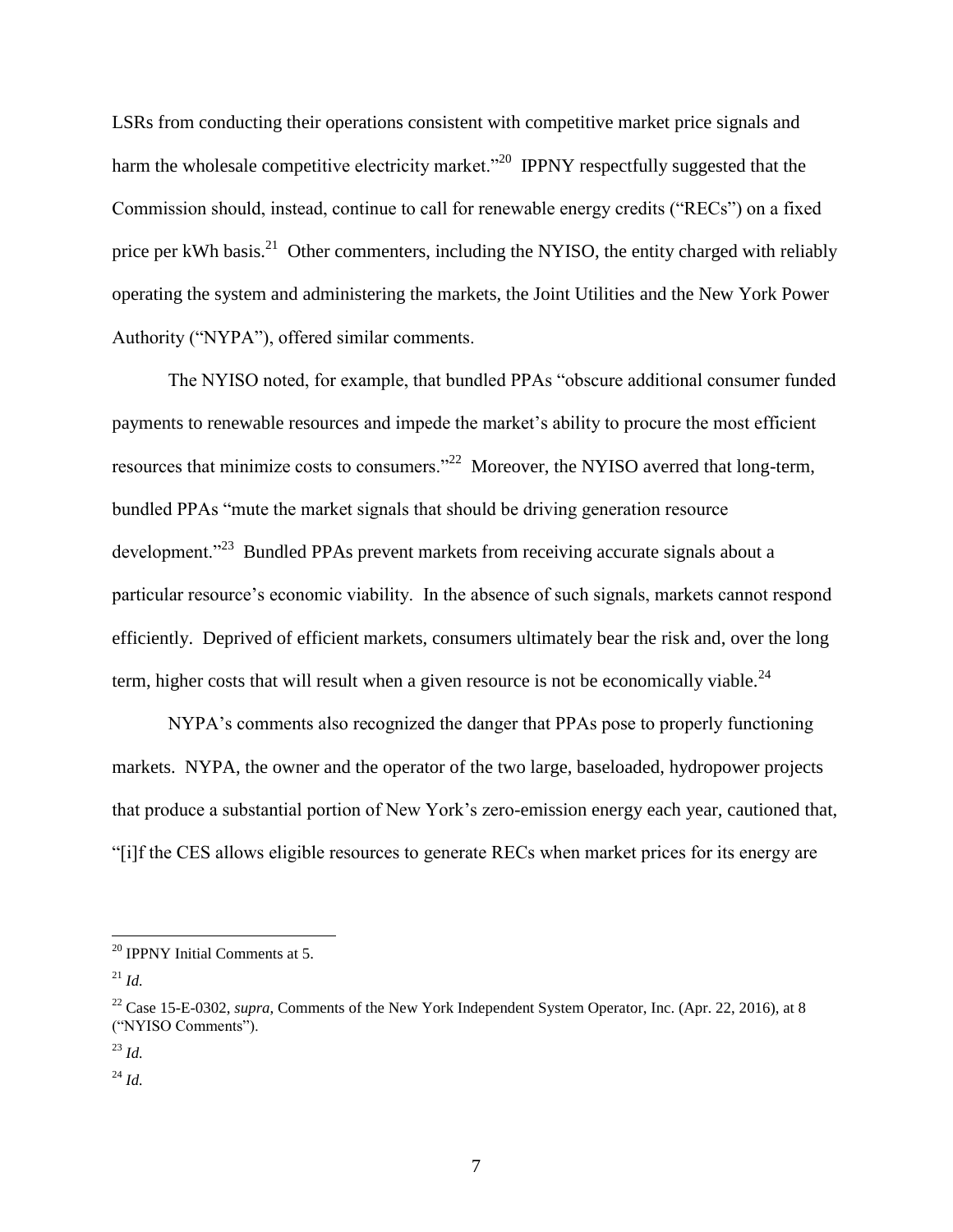negative, those resources may replace existing resources that receive lower or no REC value."<sup>25</sup> NYPA further noted that the risk of distortion in the energy market and grid operations is "especially acute if the CES pursues bundled [PPA] structures, as PPAs give generators no incentive to seek high-demand times and locations.<sup>226</sup> NYPA, in fact, tied its concerns to the real world impact bundled PPAs would have on existing zero-emission resources, noting that negative pricing could lead to hydropower projects "spilling" water to avoid losing money during negative pricing periods. $27$ 

As discussed at length in its initial comments<sup>28</sup> and in the UOG section above,<sup>29</sup> IPPNY believes that the risks associated with developing energy resources must properly rest with private investors who are able to compete in a fair and efficient market and are thereby incented to provide the lowest-cost alternative. And, as the NYISO accurately pointed out, artificial "incentive constructs"—like long-term, bundled PPAs—do not eliminate the risks associated with LSR development, but rather shift that risk from developers to consumers.<sup>30</sup> Bundled PPAs leave consumers on the hook for higher costs even if prices in the energy market decrease or if the resource's market performance is not competitive with other lower-cost alternatives.<sup>31</sup>

Moreover, in addition to being economically inadvisable, requiring EDCs to enter into PPAs may be constitutionally impermissible under the Supremacy Clause. On April 19, 2016, the United States Supreme Court affirmed the Fourth Circuit Court of Appeals' decision holding

 $\overline{a}$ 

<sup>31</sup> *Id.*

<sup>&</sup>lt;sup>25</sup> Case 15-E-0302, *supra*, Comments of the New York Power Authority (Apr. 22, 2016), at 15 ("NYPA" Comments").

<sup>26</sup> *Id.*

<sup>27</sup> *Id.* at 15 n.32.

<sup>28</sup> *See* IPPNY Initial Comments at 5, 13–16.

<sup>29</sup> *See supra* Section I.

<sup>30</sup> *See* NYISO Comments at 10.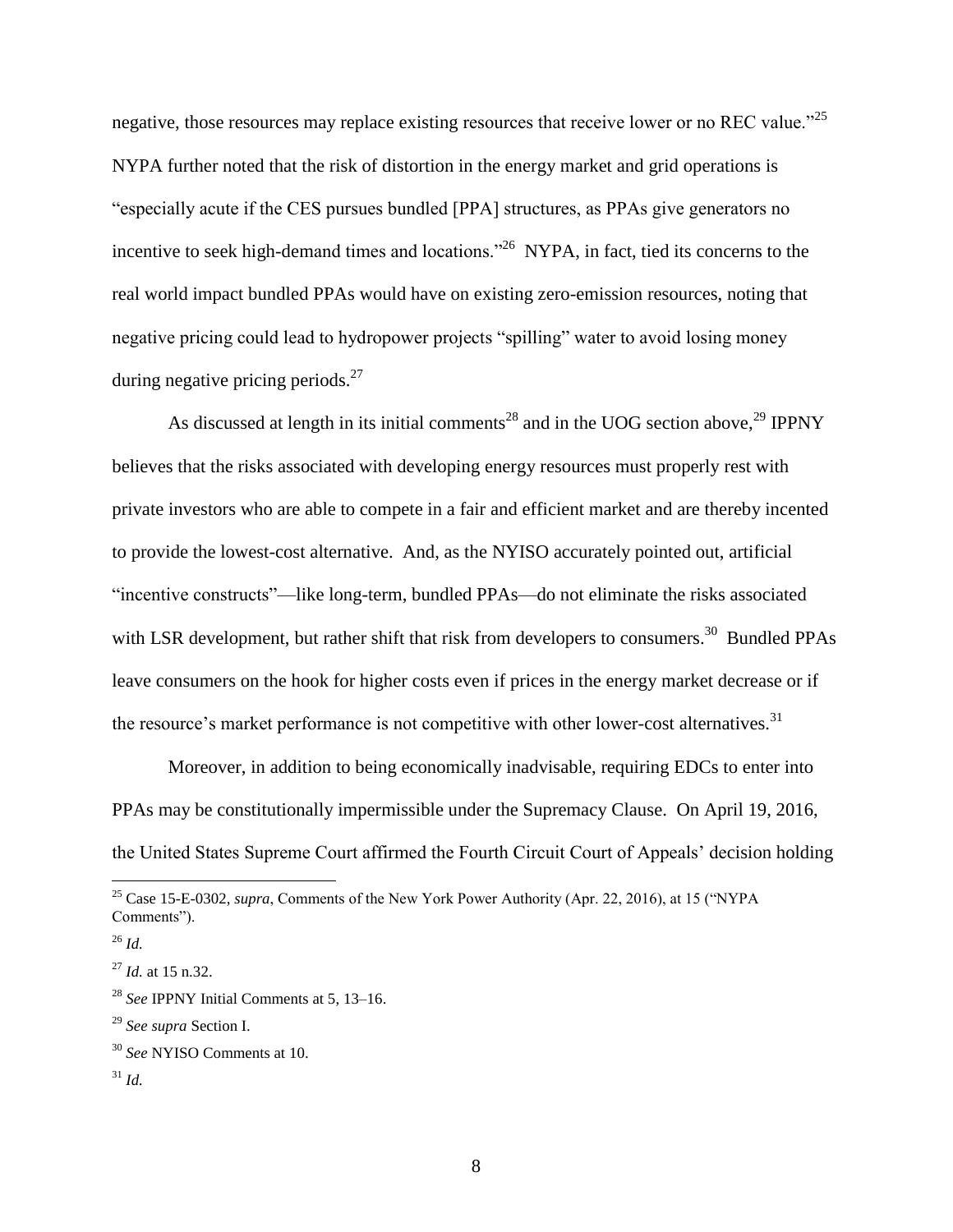that states are preempted by the Supremacy Clause from ordering utilities to sign contracts with wholesale generators that establish a wholesale rate because jurisdiction over wholesale sales rests exclusively with FERC.<sup>32</sup> The *Hughes* decision is new case law and its ultimate effects on the regulatory landscape are yet to be fully defined. But, no matter what its effect, any program that the Commission implements for New York State must ultimately be consistent with *Hughes*. As the Joint Utilities cautioned, potential jurisdictional challenges to State-mandated bundled PPAs, at a minimum, will introduce business and program risk to the market, thereby hampering the goal of encouraging private long-term investment and undermining the CES program itself.<sup>33</sup> In the face of the uncertainty regarding PPAs that the *Hughes* decision creates, including potential litigation, the Commission should err on the side of a solution that does not impose mandates with respect to wholesale energy purchases rather than risk its program running afoul of *Hughes* and FERC's exclusive jurisdiction under the Federal Power Act. IPPNY agrees with the NYISO's comments that bilateral transactions for unbundled RECs "are the appropriate incentive for renewable resources in areas with competitive energy markets such as New York."34

The Commission should therefore reject Staff's recommendation to require EDCs to purchase wholesale services from LSRs through bundled PPAs.

# **III. Canadian Government-Owned Large-Scale Hydropower Should Remain Ineligible for New York State LSR Incentives.**

Both HQUS, the United States subsidiary of the Canadian state-owned Hydro-Québec ("HQ"), and TDI, the developer of the proposed Champlain Hudson Power Express ("CHPE")

<sup>32</sup> *Hughes v. Talen Energy Marketing, LLC*, 136 S.Ct. 1288 (2016).

<sup>33</sup> *See* Joint Utilities Initial Comments at 15–16.

<sup>34</sup> NYISO Comments at 9.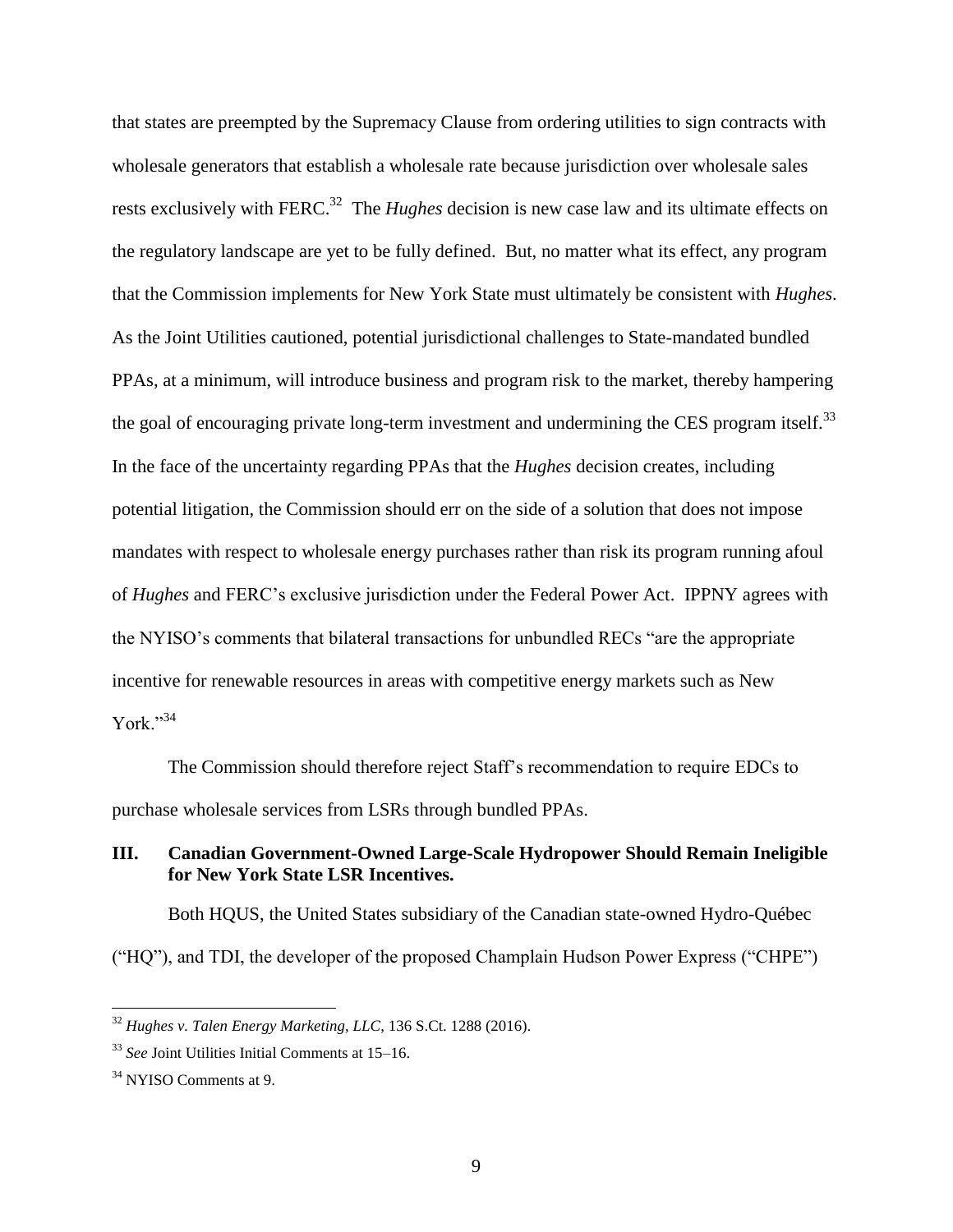transmission project running from Canada to New York City,  $35$  argued in their comments for the explicit eligibility of large-scale hydro for New York's CES. Such eligibility would require the expansion of the existing definition of eligible renewable facilities which Staff proposed to be used for the CES program to include "all environmentally sound resources; not limited to lowimpact run-of-river facilities and upgrades to existing resources with no new storage impoundments."<sup>36</sup> NYPA and the NYISO also favored the expansion of eligibility for Canadian hydro resources, arguing that "[b]oth new and existing hydroelectric facilities should be eligible under the CES without regard to size or type of facility."<sup>37</sup> NYPA also expressed its support for expanding eligibility to include new impoundment facilities.<sup>38</sup>

The Commission should reject this expansion of New York's CES eligibility and

maintain the scope of existing definition for "hydroelectric" adopted for the RPS in 2004.<sup>39</sup>

Allowing the expansion for which HQUS and TDI argue would subvert Staff's efforts to achieve

the policy goals that underlie the 50 by 30 mandate. For example, such an expansion would fail

<sup>&</sup>lt;sup>35</sup> The CHPE is a 1,000 megawatt high-voltage merchant transmission line being proposed to interconnect Quebec, Canada with New York City.

<sup>36</sup> Case 15-E-0302, *supra*, Comments of H.Q. Energy Services (U.S.) Inc. (Apr. 22, 2016), at 2 ("HQUS Comments"). As proposed in CES Appendix C, eligible hydro resources would be limited to facility upgrades with no new storage impoundment (eligibility limited to the incremental production associated with the upgrade), and Low-Impact Run-of-River with no new storage impoundment.

<sup>&</sup>lt;sup>37</sup> NYPA Comments at 13; NYISO Comments at 13. Neither party spoke to the subsidization issue. The NYISO also strongly advocated "fashion[ing] the most economic solution to a clean energy future that fully utilizes wholesale competitive electricity markets while maintaining system reliability on behalf of all New York customers" (*see* NYISO Comments at 14), and, thus, its support for the Commission to further evaluate Canadian hydropower must be taken in the full context of its comments.

<sup>38</sup> *See* NYPA Comments at 13–14.

<sup>&</sup>lt;sup>39</sup> Appendix B contained within the Commission's September 24, 2005 order addresses eligibility under the RPS program. Case 03-E-0188, *Proceeding on Motion of the Commission Regarding a Retail Renewable Portfolio Standard*, Order Regarding Renewable Portfolio Standard (Sept. 24, 2004), Appendix B. As discussed in IPPNY's August 12, 2015 comments in this case, one way to aid additional responsible hydroelectric development in New York State is to provide LSR incentives to independent in-State hydro assets, regardless of vintage, that are smallerscale run-of-river resources, which often have been deemed low-impact by an independent entity. Case 15-E-0302, *supra*, Comments of Independent Power Producers of New York, Inc. (Aug. 12, 2015), at 25.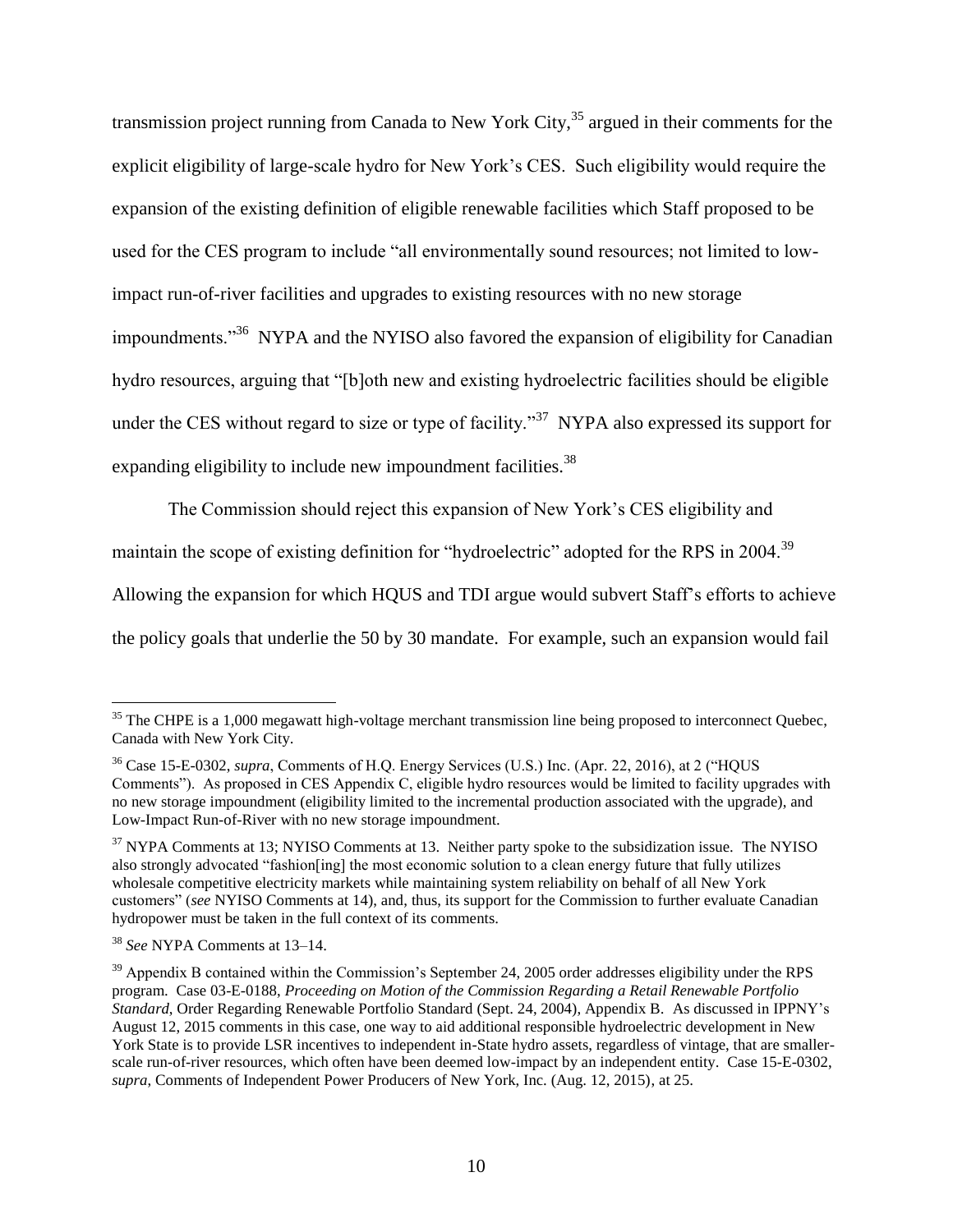to account for the significant environmental impact of new impoundment, the considerable carbon footprint of large-scale projects, or the substantial environmental impacts associated with the construction of transmission lines running down from Canada through New York's major water bodies (*e.g*., Lake Champlain and the Hudson River). As noted in the Draft Supplemental Environmental Impact Statement, "conventional store-and-release hydropower projects have prominent environmental impacts on river systems and the plants and animals that are connected to and rely on river systems," and "[h]ydropower today is more focused on opportunities to develop new sources of energy that do not require the construction of new dams or projects that result in significant alteration of rivers and streams."<sup>40</sup> Staff has crafted the definitions and categories of eligible resources with both deliberation and care. The Commission should not discard the results of those deliberations, particularly to accommodate subsidized Canadian government-owned hydropower and the costly new transmission facilities necessary to deliver that power to statewide load centers.

IPPNY has consistently opposed the Commission adopting policies that would force New York State ratepayers to subsidize the Canadian government's construction of hydroelectric plants or that would result in "socialized" facilities impacting New York's markets.<sup>41</sup> IPPNY maintains that, overall, markets only work effectively when participants in those markets operate on an equal footing. The introduction of a socialized, government-owned resource into an administrative, tier-based program significantly skews the playing field, disadvantages private, competitive merchant projects, and adversely affects the underlying competitive markets.<sup>42</sup> TDI,

<sup>40</sup> Case 15-E-0302, *supra*, Draft Supplemental Environmental Impact Statement (Feb. 23, 2016), at 5-42.

<sup>41</sup> *See, e.g.*, Case 10-T-0139, *Champlain Power Express, Inc*., Initial Brief of IPPNY (Apr. 22, 2012), at 52–54.

 $42$  Indeed, in the Cost Impact Analysis. Staff attempts to gloss over the massive construction costs of the TDI project, and hence obscure the true costs of this option, by performing a cost analysis for a "high imports" scenario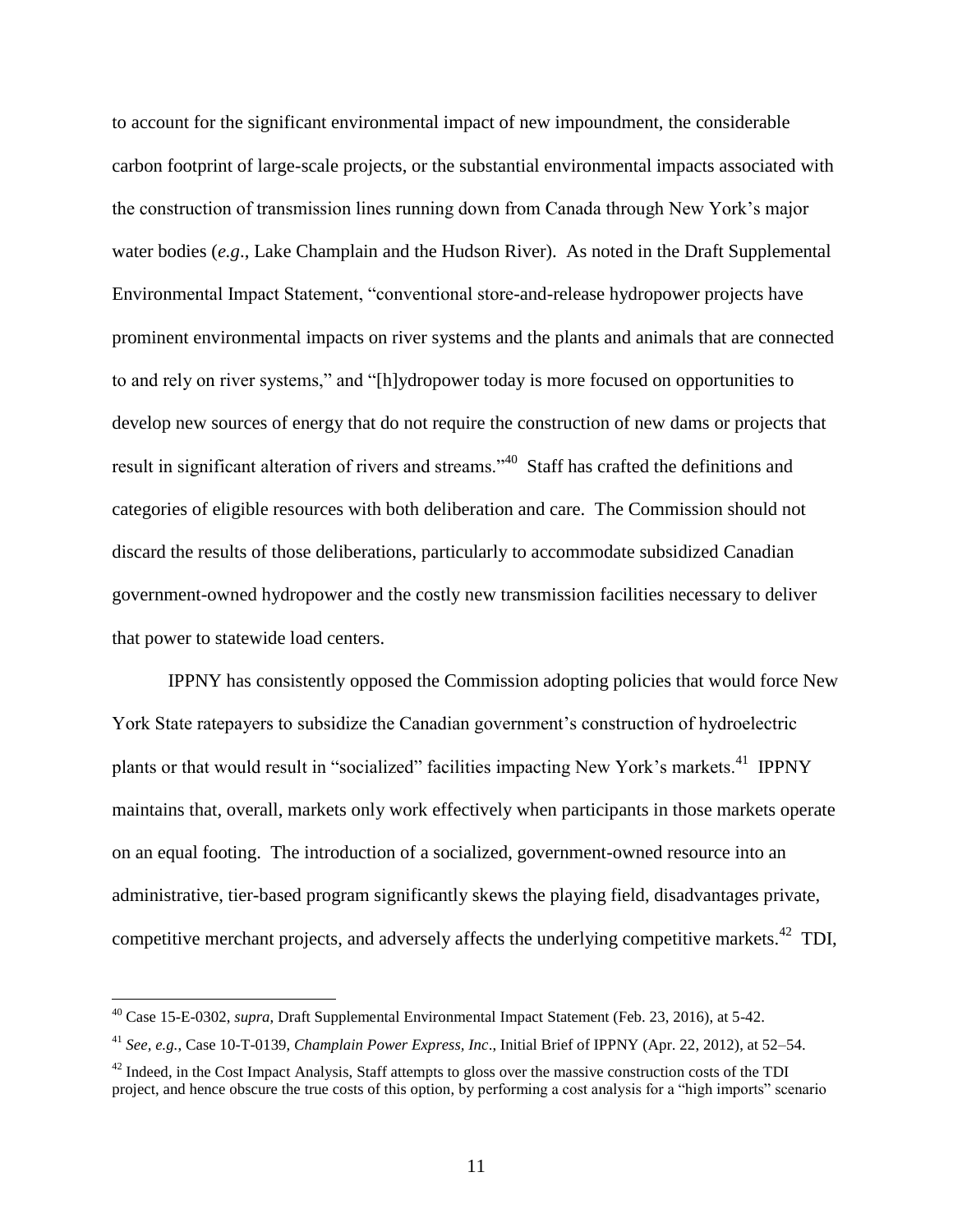as the developer of CHPE, has committed to developing that project on a merchant basis rather than at ratepayer expense, and the project's Article VII Certificate is expressly conditioned on that commitment.<sup>43</sup> If, in fact, CHPE needs New York State incentives through the CES program or otherwise, which necessarily will be funded by New York ratepayers, it should not have made such a commitment. If, conversely, Canadian hydro is as economic a proposition as its developers have maintained, the question of its eligibility for incentives under the CES should be moot—its owners should have no issue making competitive bids into a free and fair competitive wholesale market.

IPPNY would note that the most efficient and cost effective solution is to implement a market-based program in which all non-emitting resources are permitted to participate on an equal footing. However, if an administrative construct is implemented, incentive payments under the CES program must not be paid to Canadian government-owned hydropower.

case with the TDI-identified \$2.2 billion project cost simply "assumed 100% socialized." Case 15-E-0302, *supra*, Clean Energy Standard White Paper Cost Study (Apr. 8, 2016), at 212.

<sup>43</sup> Case 10-T-0139, *Champlain Power Express, Inc*., Order Granting Certificate of Environmental Compatibility and Public Need (Apr. 18, 2013), Joint Proposal ¶ 122.